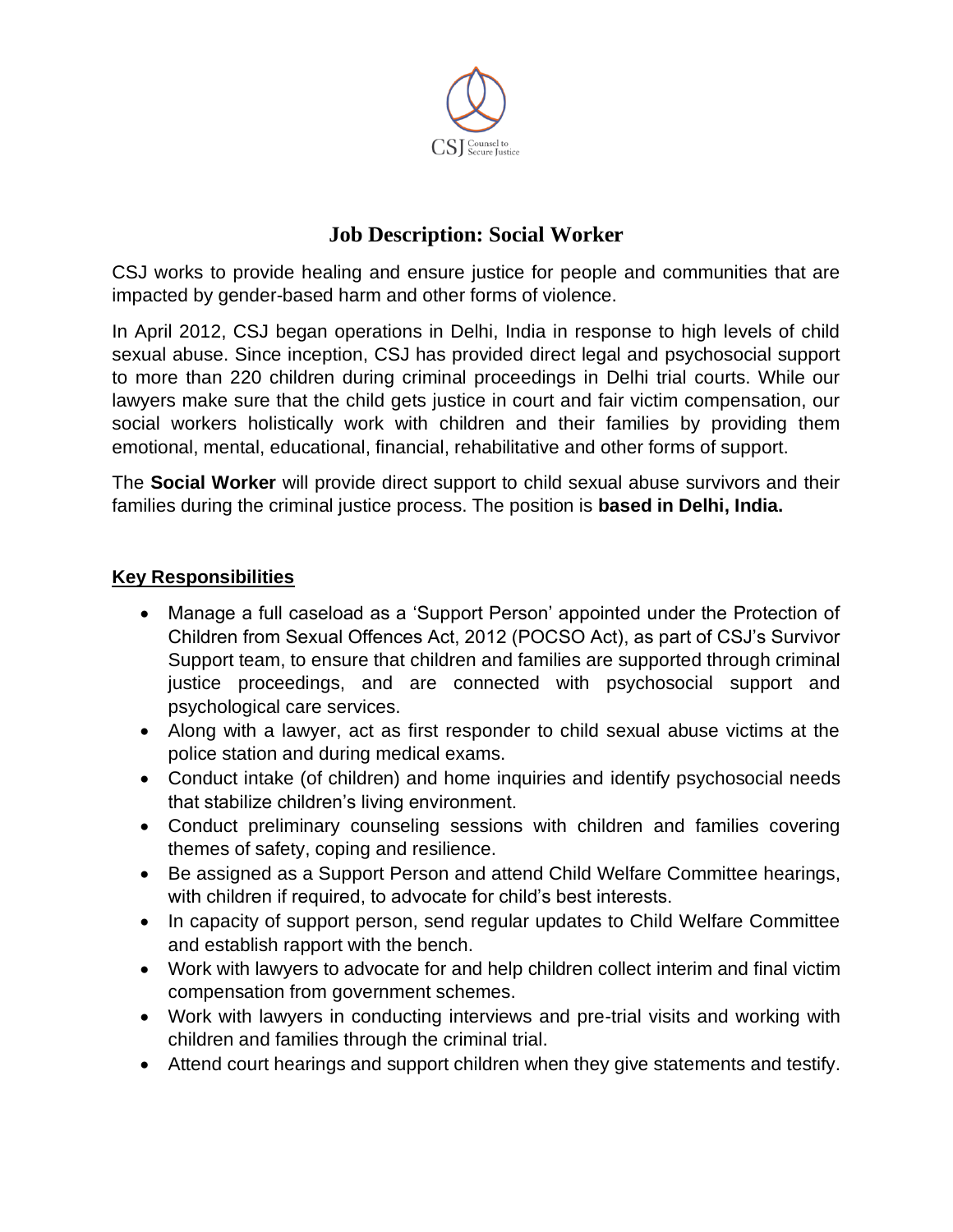

- Help conduct child and family experience surveys to understand their interactions with the criminal justice system and obtain feedback on legal and psychosocial support services.
- Participate in bi-monthly casework meetings, stakeholder meetings organized by SPUWAC, DCPCR, DCPUs etc.
- Proactively engage government authorities, especially Child Welfare Committee (CWC) members, police officials, DCW and DSLSA counsels in court to gain influence that furthers children's cases.
- Prepare content and undertake trainings/webinars for key stakeholders and collaborators in various government/non-government agencies.
- Strictly adhere to CSJ ethical guidelines when representing children and collaborating with government authorities and stakeholder partners.
- Advocating for children and always working with children within a framework of child rights and trauma informed restorative approaches.
- Methodically document and record information about children's cases in the case management system in a consistent, accurate, comprehensive and timely manner.
- Collaborate with all/other team members as per project requirement.
- Conduct other activities as required by your supervisor.

## **Additional duties in light of COVID-19**

- Be equipped to interact with children and provide psycho-social support virtually or over telephone, when needed.
- Prepared to work with families struggling in terms of emotional wellbeing during COVID-19.

*\*Please note that this role requires sustained interaction with child sexual abuse victims which may create or aggravate mental health difficulties. However, as per organizational policy CSJ promotes staff care and self- care.* 

## **Required qualifications and attributes**

- Master of Social Work (MSW) or related degree required.
- 0-2 years' experience in the development or human rights sector preferred, ideally child and women's rights or development.
- Proficiency in Microsoft Office or similar software and database systems.
- Demonstrated commitment to the disadvantaged and vulnerable sections of society.
- Excellent comprehension of written and spoken English and Hindi.